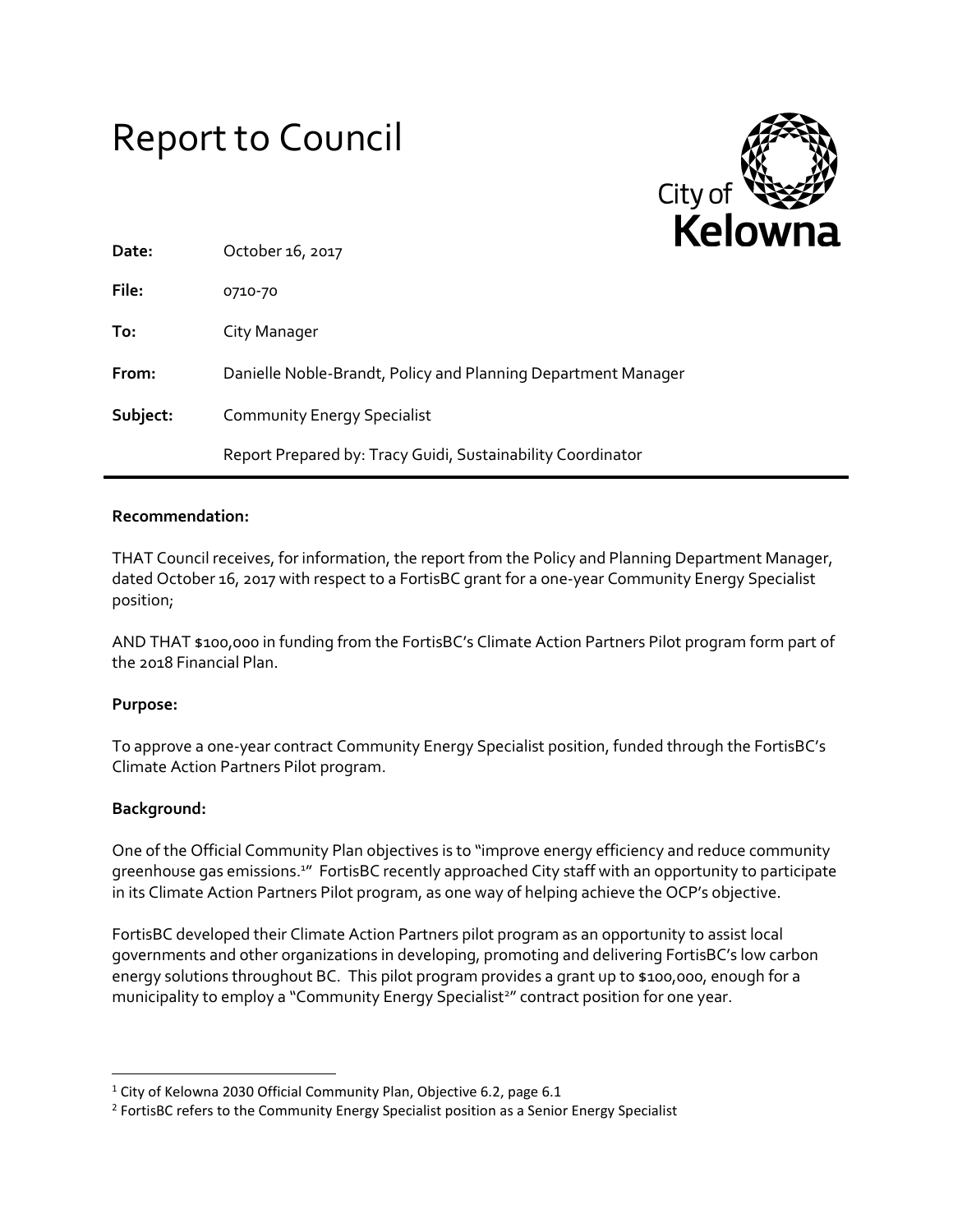It is up to each pilot municipality to work with FortisBC to develop a work plan that suits the needs of the community. Staff have identified three primary areas for Community Energy Specialist to focus on:

- 1. *Energy Step Code Implementation Plan* The BC Energy Step Code is a voluntary provincial standard that provides a consistent, incremental approach to achieving more energy-efficient buildings beyond the requirements of the base BC Building Code with a goal to construct netzero energy ready buildings by 2032. It does so by establishing a series of measurable, performance-based energy-efficiency requirements for construction that builders can choose to build to, and communities may voluntarily choose to adopt in bylaws, policies or incentives. 3 The new editions of the BC Building Code will be introduced at least twice (possibly 3 times) for a five-year cycle change in addition to on-going revisions prior to 2032. It is anticipated the Province will move up the steps with each iteration. The City of Kelowna will therefore need to be proactive and develop a plan to implement the Energy Step Code, which will require consultation with staff, stakeholders, the Province and the community.
- 2. *Community Energy Retrofit Strategy* It is estimated that the community's cost of energy for existing residential and commercial buildings exceeded \$156 million and accounted for nearly 35% of all greenhouse gas emissions in 2012. 4 The Community Energy Specialist would investigate opportunities to encourage the efficiency of existing building stock, ultimately providing a financial savings to the community.
- 3. *Municipal touch points* The Community Energy Specialist will look for municipal touch point opportunities to provide information and greater community awareness to encourage residents and businesses to participate in FortisBC conservation and energy management programs.
- 4. *Implementation of the Community Climate Action Plan update* The Community Climate Action Plan update is slated for completion in Spring 2018 and the Community Energy Specialist can work on its implementation as time permits.

FortisBC has committed to fully fund up to \$100,000 for one Community Energy Specialist position for a 1-year contract. However, in order for the City to take full advantage of this unique opportunity, the City must commit to the FortisBC's constrained timelines. A contract must be signed with FortisBC and the Community Energy Specialist position must be hired prior to the end of 2017 (note: the position start date would be in January 2018). Staff are currently working with Fortis and with the City's Human Resources department to try to adhere to these deadlines. If the timeline is unable to be met, the grant opportunity for the position declines dramatically to \$50,000 and the City would have to find an alternate funding source for the remainder of the position.

It is noteworthy to distinguish this position as being independent and distinct from the Corporate Energy Manager. Notably, the Corporate Energy Manager position is responsible for developing and implementing a Sustainable Energy Management Program that is corporate focused. The proposed term contract position would be focused on 'community' activities for energy reduction, and adhere to a work plan that is focused on community impact initiatives.

l

<sup>&</sup>lt;sup>3</sup> BC Energy Step Code: A Best Practices Guide for Local Governments, [http://www2.gov.bc.ca/assets/gov/farming](http://www2.gov.bc.ca/assets/gov/farming-natural-resources-and-industry/construction-industry/building-codes-and-standards/guides/bcenergystepcode_guide_v1.pdf)[natural-resources-and-industry/construction-industry/building-codes-and](http://www2.gov.bc.ca/assets/gov/farming-natural-resources-and-industry/construction-industry/building-codes-and-standards/guides/bcenergystepcode_guide_v1.pdf)[standards/guides/bcenergystepcode\\_guide\\_v1.pdf](http://www2.gov.bc.ca/assets/gov/farming-natural-resources-and-industry/construction-industry/building-codes-and-standards/guides/bcenergystepcode_guide_v1.pdf)

<sup>&</sup>lt;sup>4</sup> Staff have worked with the Community Energy Association to estimate energy costs based on the provincial Community Energy and Emissions Inventories (CEEI)